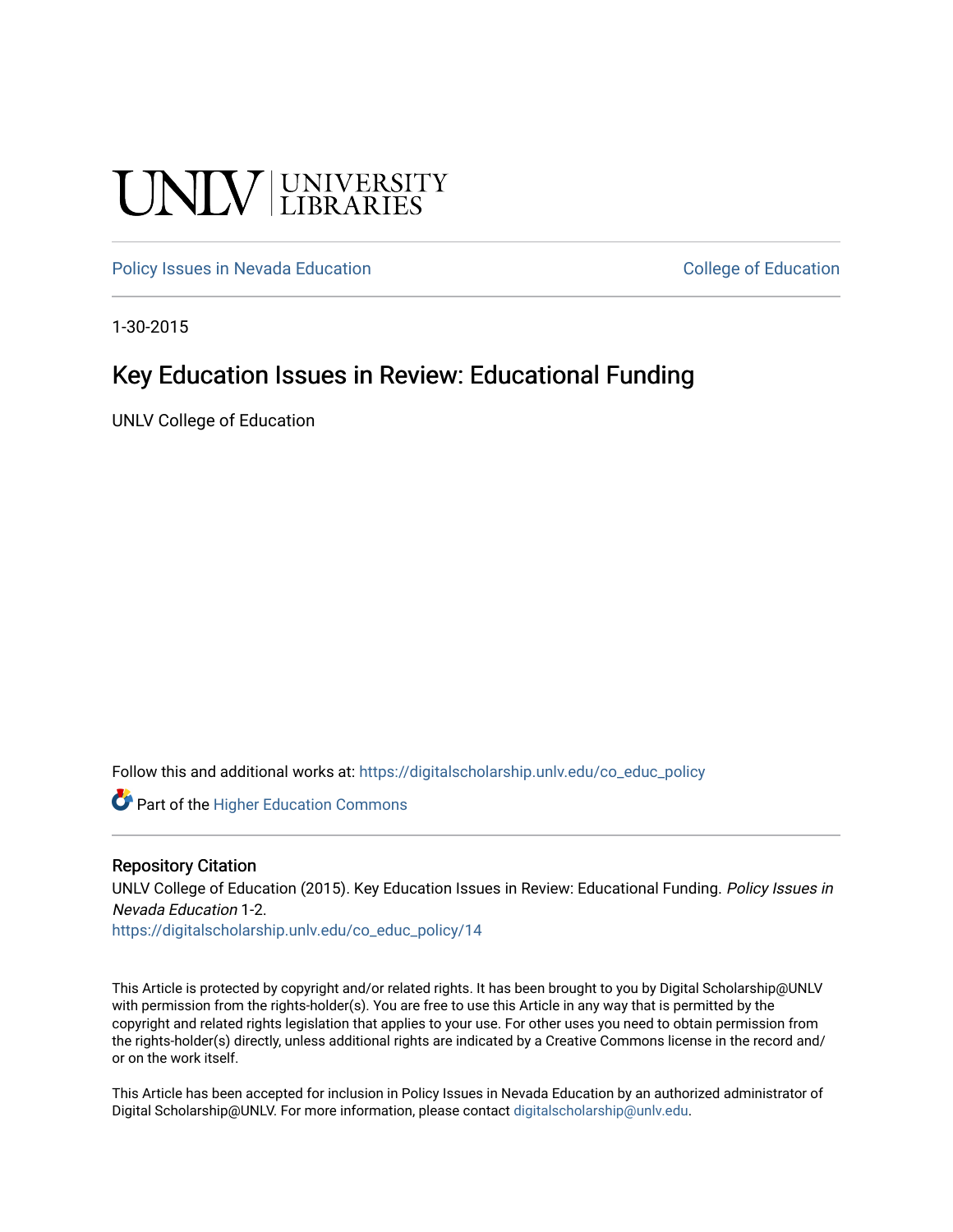# Education is the Key to success

## **Key Education Issues in Review: Educational Funding**

#### **Introduction**

As citizens of the U.S., we want the nation to have a world-class educational system that enables our children to compete with the best that other nations have to offer. To accomplish this, school funding plays an important role. Educational funding, however, is usually neither adequate nor equitable (Sims, 2004). Adequate funding ensures that all students are able to meet intended objectives and goals of education. Equitable funding ensures a sufficient level of funding distributed within states that accounts for additional needs based on various student characteristics. There are different costs for educating groups of students, and this should be taken into account for any funding formula.

#### **Nevada's Facts and Statistics**

- Nevada's K-12 funding formula has been deemed inequitable and unfair by the *Is School Funding Fair* Report.
- Nevada's K-12 funding formula, The Nevada Plan, has undergone little change since 1967.
- The Nevada Plan does not provide weighted funding for individual student characteristics, while the majority of states do provide more funding per pupil for English Language Learners (ELLs), low-income, and special education students.
- Nevada is unique in that few other states have the combination of rural areas, a sales tax based economy, and capped property taxes.
- Over the past decade, Nevada has consistently ranked in the lowest quartile for per-pupil expenditures and other funding measures for public education.
- Nevada's higher education system ranks  $49<sup>th</sup>$  in rate of production of degrees and certificates.

#### **U.S. Facts and Statistics**

- Thirty-six states use a weighted approach in their K-12 funding formula to provide additional funding for low-income students.
- The U.S. average per-student expenditure for K-12 schools in 2012-2013 was \$10,938. Nevada's was \$8,501.
- A majority of states use a weighted approach in their K-12 funding formula to provide additional funding for English Language Learners.
- A national trend is that more states are providing different categories of weighting for special education students.
- Weighted systems have been shown to distribute resources more equally and positive benefits have been demonstrated, especially with large urban school districts.
- From 1974 to 2001, higher education funding decreased from 9.4 percent of state general fund expenditures in 1974 to 5.9 percent in 2001.

#### **Nevada's Recent Actions to Date**

- In 2012 the Nevada Legislature commissioned an equity study by the American Institutes for Research, which found that approximately \$145 million annually (through pupil-weighted adjustments) would be required to support the state's projected ELL needs.
- In the 2013 legislative session, Senate Bill 504 provided a \$50 million allocation over 2 years for designated low-performing elementary schools with high populations of ELLs.